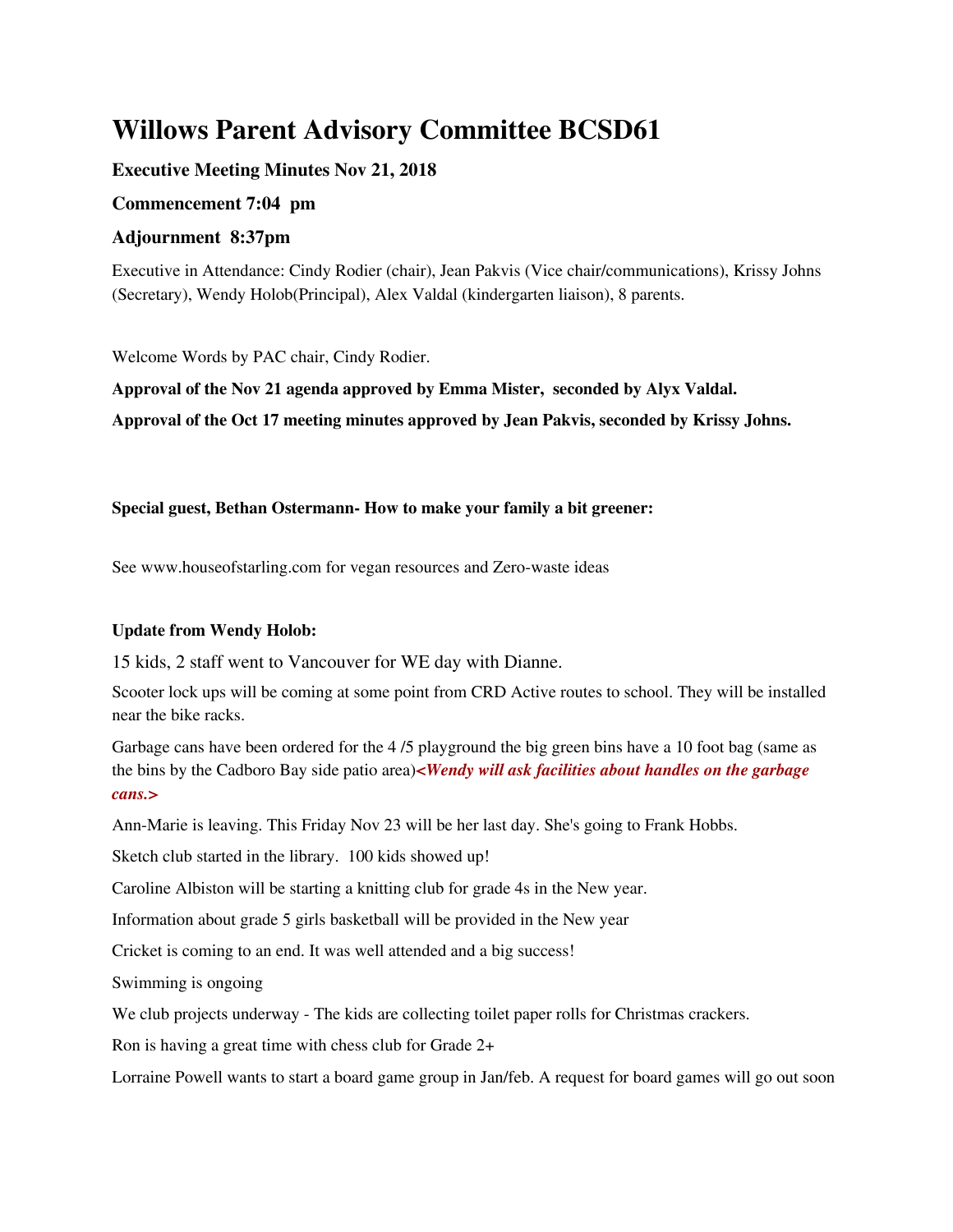6 teachers are currently working on their masters program

3 goals - How are we dealing with the new curriculum

- writing, math, and inquiry

teachers have book clubs dealing with each of the three topics of the new curriculum exploration

<Wendy will ask if a teacher would like to present the 'what's going on in the school' presentation to *the PAC>*

Wendy is asking for parents to fill out the catchment boundary survey

#### **PAC Business:**

#### **Chair report, Cindy Rodier**

Contribution drive: \$15584 as of Nov 20

238 families made donations 61.5% made their donations.

donations can still be made via Paypal, or Hot lunches website

tax receipt can be issued if paid through the school district

school district controls the allocation of funds if you request a tax receipt.

School secretary should be able to tell us the dollar amount in the PAC funds held by the district.

Hot lunch orders: 530 from 387 family accounts.

#### Wish list for PAC spending for this year.

-Lorraine Powell looking at loft space/quiet reading nook.

-picnic tables

-Covered play area/ shade sails

- shade for the 4/ 5 playground

-outdoor kitchen play area in the k/1 playground

-games painted on the concrete for game and exploration options.

-Natural outdoor play area

- K/1 soccer turf area

-start saving for the grade 2/ 3 playground in the next 5-10 years.

- second gaga ball pit (obstacle is finding space)

- getting fans for the gym

- giant chess game

-hockey nets